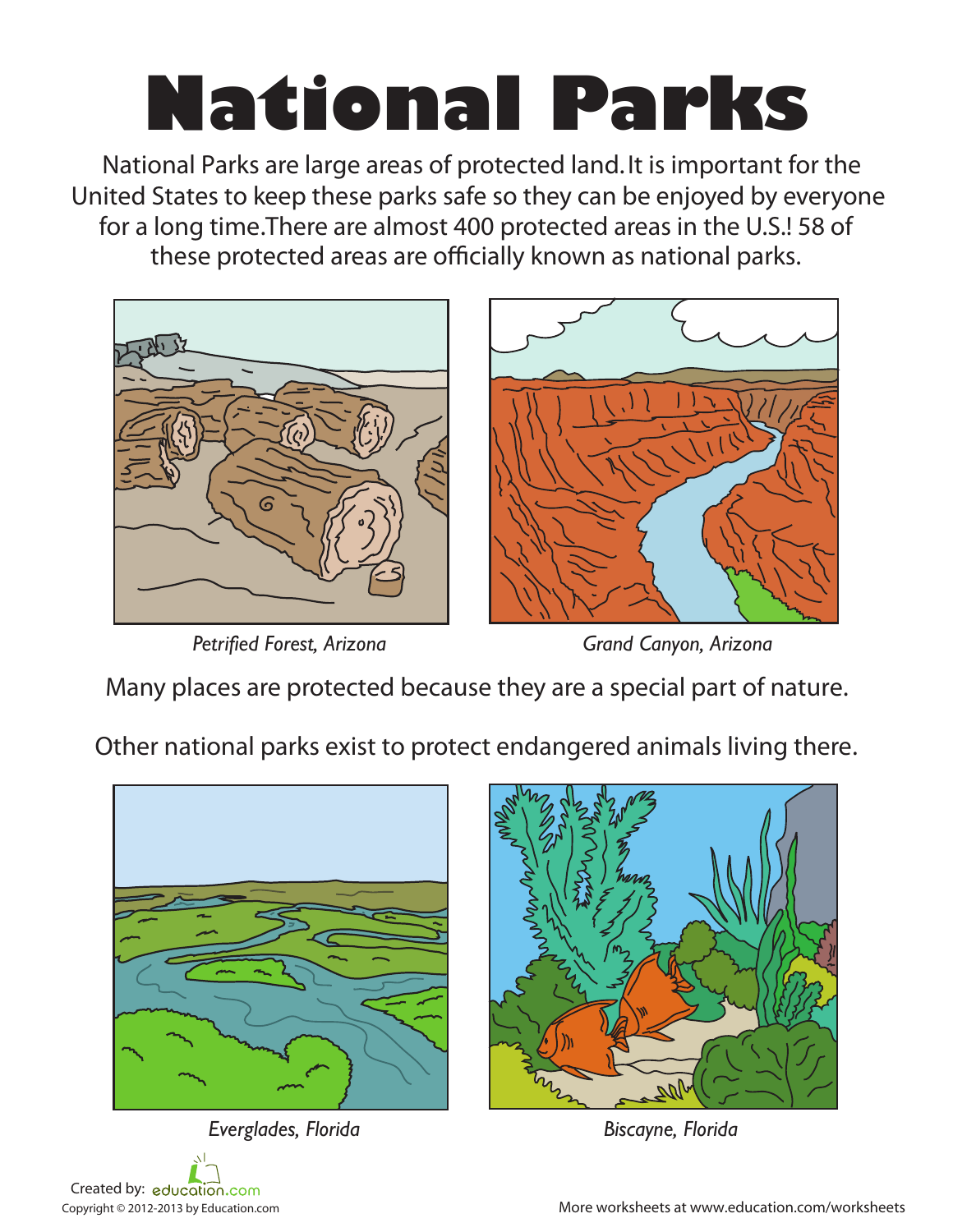Other places are protected because they are an important part of our country's history.



*Great Sand Dunes, Colorado Mesa Verde, Colorado*